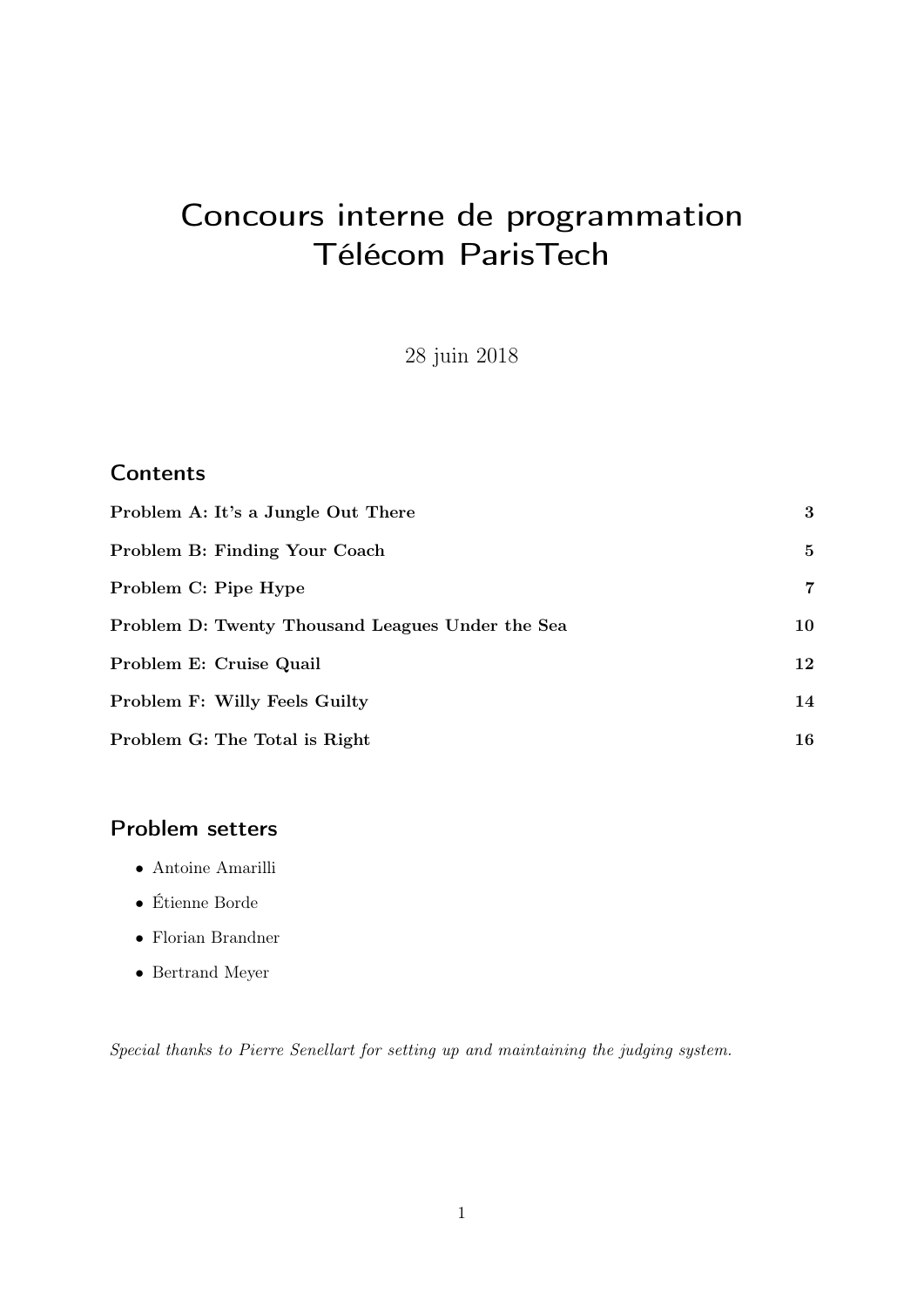# Barème

### Barème pour le cours INF280

Si vous êtes inscrit au cours INF280 en 2017–2018, votre solution pour chaque exercice sera évaluée : elle recevra la note maximale pour cet exercice si elle est acceptée par le juge en ligne, sinon elle recevra une note fractionnaire. Chaque exercice a le même poids dans le barème final.

Attention : vous devez soumettre votre solution, même partielle, sur le juge en ligne pour être corrigé.

Les soumissions incorrectes et le temps de soumission ne sont pas pris en compte dans la note.

### Classement

Un classement de l'ensemble des participants sera établi à l'issue du concours. Il est indépendent du cours INF280. Il est basé uniquement sur les exercices pour lesquels votre code est accepté par le juge, et il suit les règles du SWERC.

- 1. Les participants sont classés en premier lieu par nombre décroissant d'exercices résolus.
- 2. Pour les participants qui ont résolu le même nombre d'exercices, les candidats sont classés par temps de départage croissant. Le temps de départage d'un candidat est la somme, pour chaque problème résolu par ce candidat, du temps entre le début du concours et la soumission de la première solution acceptée pour ce problème par ce candidat. Chaque soumission rejetée pour un problème finalement résolu par le candidat ajoute un malus de 20 minutes au temps de départage du candidat. Les soumissions rejetées sont sans effet si elles concernent un problème que le candidat n'a pas finalement résolu.

Les étudiants seront appelés, dans l'ordre du classement, à représenter Télécom au concours ACM-ICPC SWERC 2018 qui se déroulera le week-end du 1–2 décembre 2018 à Télécom. Les six premiers étudiants éligibles et volontaires seront retenus.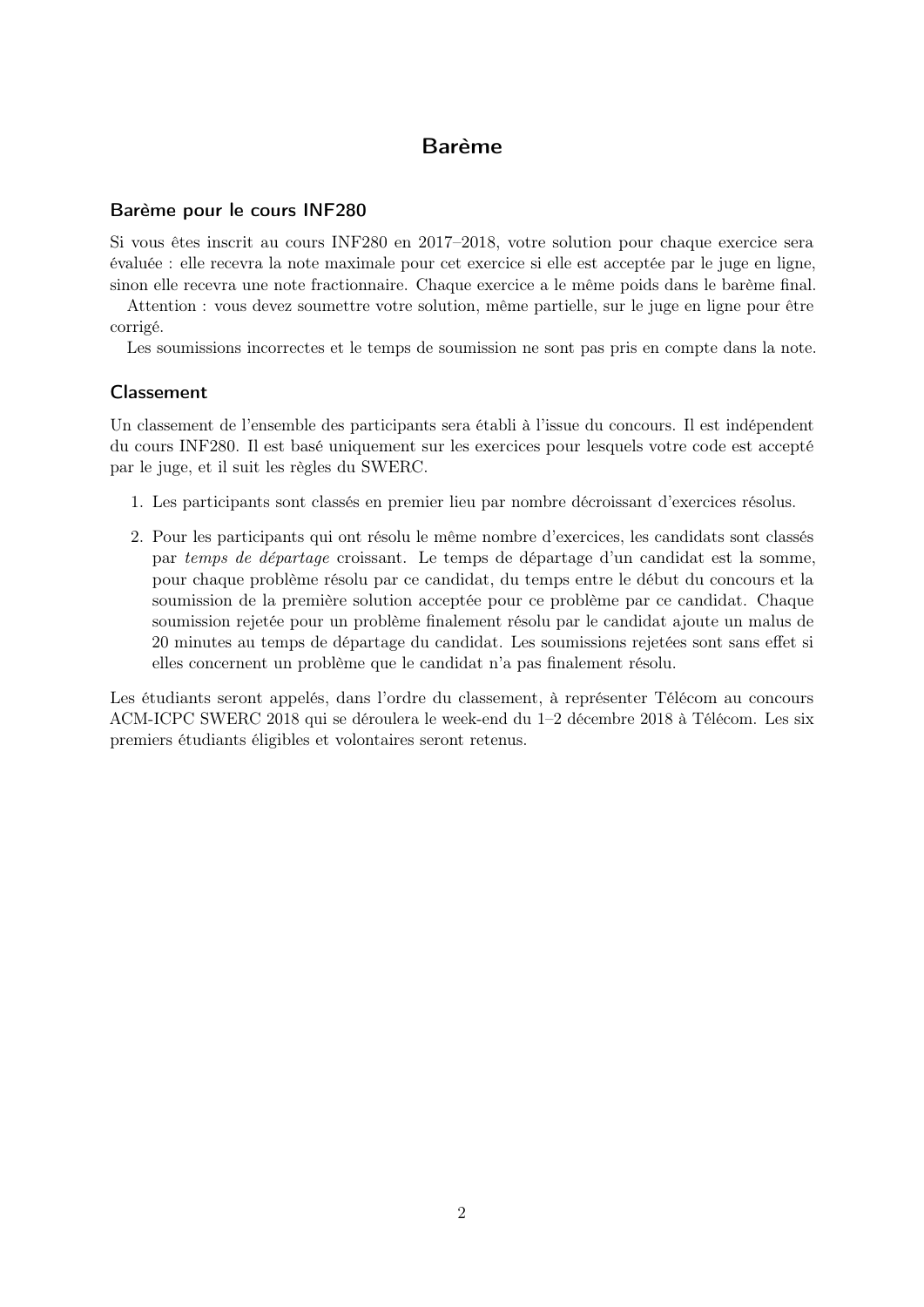### Problem A: It's a Jungle Out There

#### Time limit: 5 seconds

<span id="page-2-0"></span>As more and more highways are cutting trough the wild forests and habitats of snakes, jungles have really become "a jungle out there".

A family of snakes has decided to cross one of these infernal roads. The road is a straight East–West band of width  $w$ , and it is a one-way road: cars travel from East to West. The family plans to leave its burrow on the South side and relocate to a nice and bushy tree right across the road on the North side, exactly on the other side of the road. The plan of the family is to cross the road perpendicularly, going from their burrow to the tree. As the snakes are diurnal, they can only travel during daylight, so their head must start to cross the road not earlier than  $t_1$  and their tail must reach the other side of the road not later than  $t_2$  ( $t_2 > t_1$ ). All the snakes are moving at the same constant speed on the same line (they are so thin that they can be superimposed). Yet, due to different ages and maturity, not all of the snakes have the same length.

Cars are driving on the road at a constant speed of 1 meter per second and on a trajectory perfectly parallel to the road. Their width is exactly the same as the width of the road, and their length is so small that they can be considered as a simple line. The cars are a lethal hazard to the snakes: at the instant where a car passes over the crossing path, then the car kills any snake which is currently crossing the road.

Now, thanks to their capacity of sensing vibrations on the ground, the snake family knows the exact position, at time  $t = 0$ , of each car that will pass on the road today; and based on this, they can decide when they want to cross.

Your goal is to determine how many members of the family are able to make it to the other side of the road without being killed.

#### Example

The first test case of the sample input is illustrated in Figure [1,](#page-2-1) with cars being numbered according to their order in the input. The snake with length 1 can cross between cars 2 and 3, but the snake with length 5 has no opportunity between  $t_1$  and  $t_2$  to cross safely.



<span id="page-2-1"></span>Figure 1: Roads and cars in the first test case of the sample input

#### Input

The input file consists of multiple test cases. The first line of the input file consists of a single integer indicating the number of test cases. Each test case follows. The first line of a test case consists of six integers  $s, c, w, u, t_1$ , and  $t_2$ , each separated by a single space: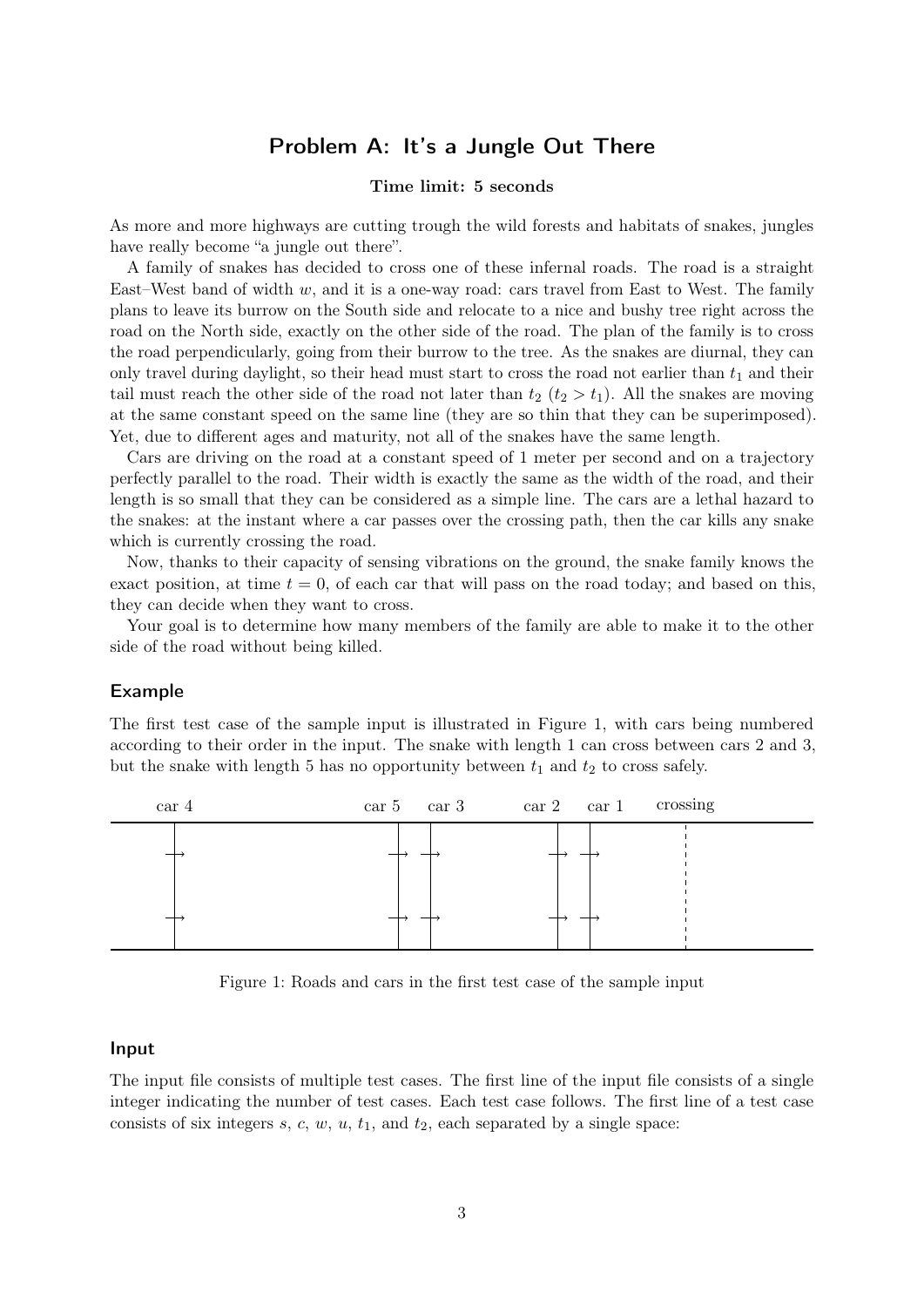- $1 \leq s \leq 100000$  is the number of snakes;
- $1 \leq c \leq 100000$  is the number of cars;
- $1 \leq w \leq 100000$  is the width of the road (in meters);
- $1 \le u \le 100000$  is the speed of the snakes (in meters per second);
- $0 \le t_1 \le 1000000000$  is the earliest possible departure time of a snake (in seconds);
- $0 \le t_2 \le 10000000000$  is the latest possible arrival time of a snake (in seconds), with  $t_1 < t_2$ .

The next s lines of the test case each consist of a single integer  $1 \leq l_i \leq 1000000000$  for  $1 \leq i \leq s$ indicating the length (in meters) of the *i*-th snake: note that multiple snakes may have the same length. Last, the next c lines of the test case each consist of a single integer  $0 \le x_i \le 10000000000$ for  $1 \leq j \leq c$  indicating the distance at time  $t = 0$  (in meters) between the initial position of the car and the crossing path of the snakes: all cars start at the East of that crossing path, and you may assume that each car has a different starting position.

### **Output**

For each test case in the input, your program should produce one line consisting of one integer that indicates how many of the snakes can make it to the other side. There should be no blank lines in your output.

### Sample Input

| $\overline{2}$            |  |
|---------------------------|--|
| 2 5 4 2 3 9               |  |
| $\mathbf 1$               |  |
| $\mathbf 5$               |  |
| $\ensuremath{\mathsf{3}}$ |  |
| $\bf 4$                   |  |
| $\,8\,$                   |  |
| 16                        |  |
| 9                         |  |
| 4 2 10 5 2 5              |  |
| $\overline{2}$            |  |
| $\mathbf 5$               |  |
| $\,8\,$                   |  |
| 10                        |  |
| $\,8\,$                   |  |
| $\mathbf{3}$              |  |

### Sample Output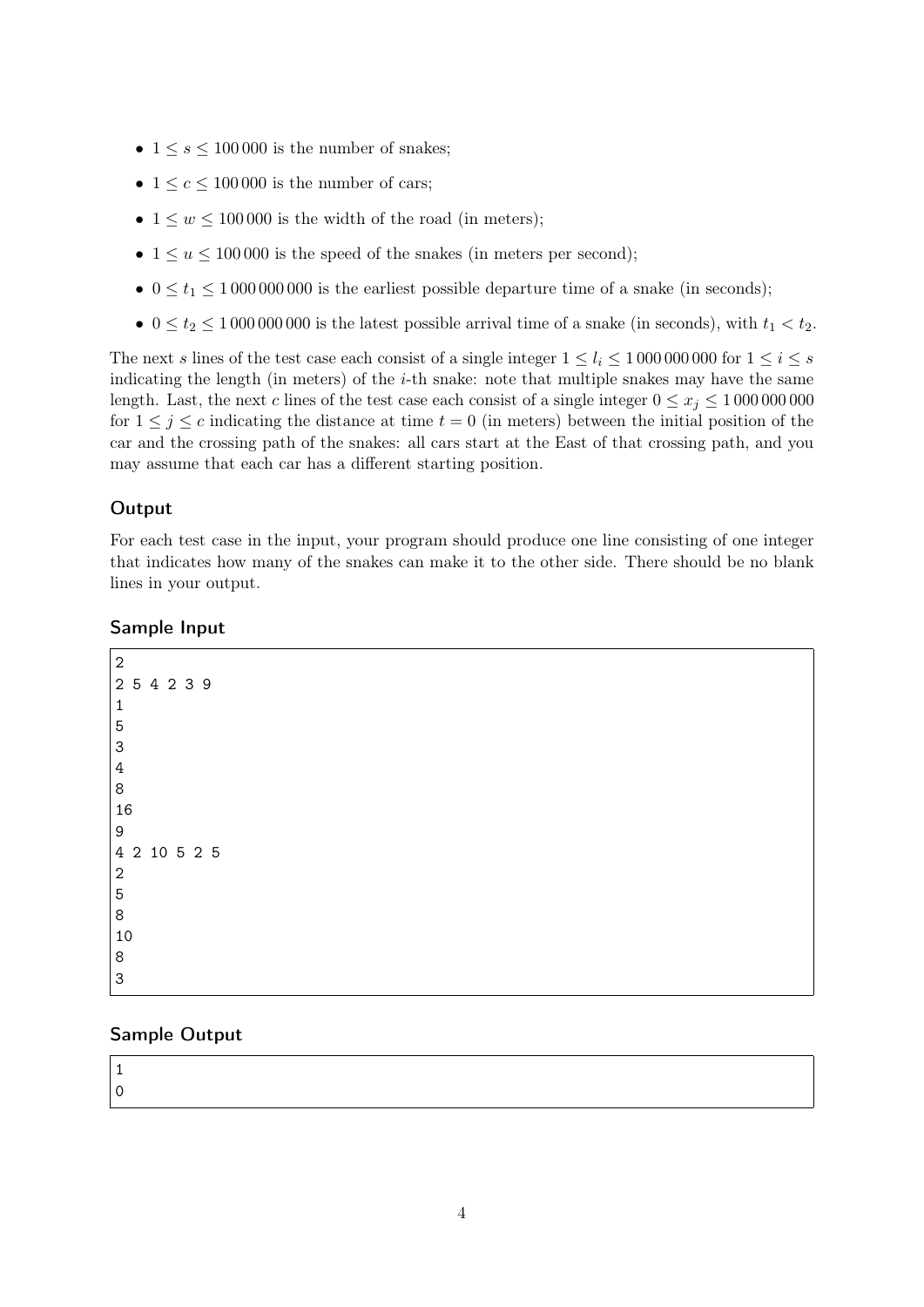# Problem B: Finding Your Coach

#### Time limit: 5 seconds

<span id="page-4-0"></span>Taking a train can be such a stressful experience! You have to find the best price for your ticket, find the right station, get there on time, find the right hall and track, etc. Laurie has managed to do all of this, and the last step is to get into the right coach. Each coach has a number, but the exact manner in which coaches are numbered is a secret known only to the train company. The only rule is that coaches are numbered by consecutive positive integers, but we do not know where the numbering starts and ends, and in which direction it goes. For instance, here are two valid ways to number the coaches of a train with four coaches:



Laurie has just arrived on the platform in front of one of the coaches, and only knows the number of that coach, and how many coaches are to the left and right. Of course, Laurie needs to find one specific coach, whose number is written on the train ticket. Your job is to tell Laurie what to do next, among four possible actions:

- G for "Get in": get into the coach, if Laurie happens to be in front of the right coach;
- L for "Left": if we know that Laurie's coach is necessarily to the left;
- R for "Right": if we know that Laurie's coach is necessarily to the right;
- E for "Explore": if we do not have enough information to know in which direction Laurie's coach is, so that Laurie will have to figure it out by trial and error.

For example, consider the following situation: Laurie is in front of coach 1337, there are five coaches to the left and two coaches to the right:



If Laurie is looking for coach 1340, then necessarily it must be to the left. However, if Laurie is looking for coach 1339, then we do not have information to conclude.

#### Input

The input file consists of multiple test cases. The first line of the input file consists of a single integer indicating the number of test cases. Each test case follows, and consists of one single line that consists of four integers  $l, r, n$ , and  $m$ , each separated by a single space:

- $0 \leq l \leq 1000000000$  is the number of coaches that are strictly to the left of Laurie;
- $0 \le r \le 1000000000$  is the number of coaches that are strictly to the right of Laurie;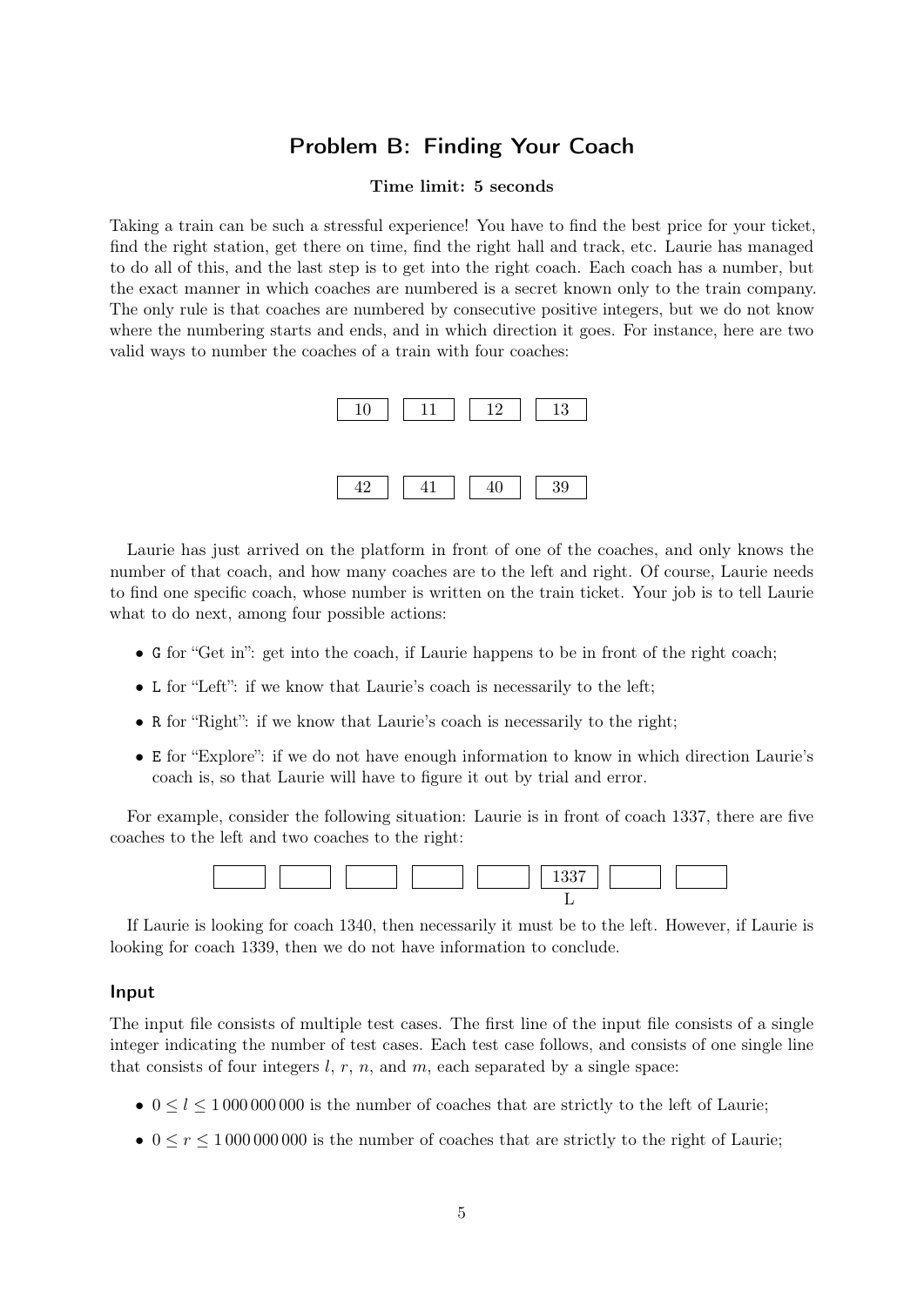- $1 \leq n \leq 1000000000$  is the number of the coach in front of Laurie;
- $1 \leq m \leq 10000000000$  is the number of the coach that Laurie is looking for, i.e., the number written on Laurie's ticket.

It is guaranteed that, for each test case, there is at least one way to number the coaches of the train with consecutive positive integers which is consistent with what Laurie is seeing and with what Laurie's train ticket indicates.

### **Output**

For each test case in the input, your program should produce one line which consists of exactly one character (followed by a newline): the character should be G, L, R, E, depending on what Laurie should do. There should be no blank lines in your output.

### Sample Input

### Sample Output

| G |  |  |  |
|---|--|--|--|
| R |  |  |  |
| 묘 |  |  |  |
|   |  |  |  |
| 묘 |  |  |  |
|   |  |  |  |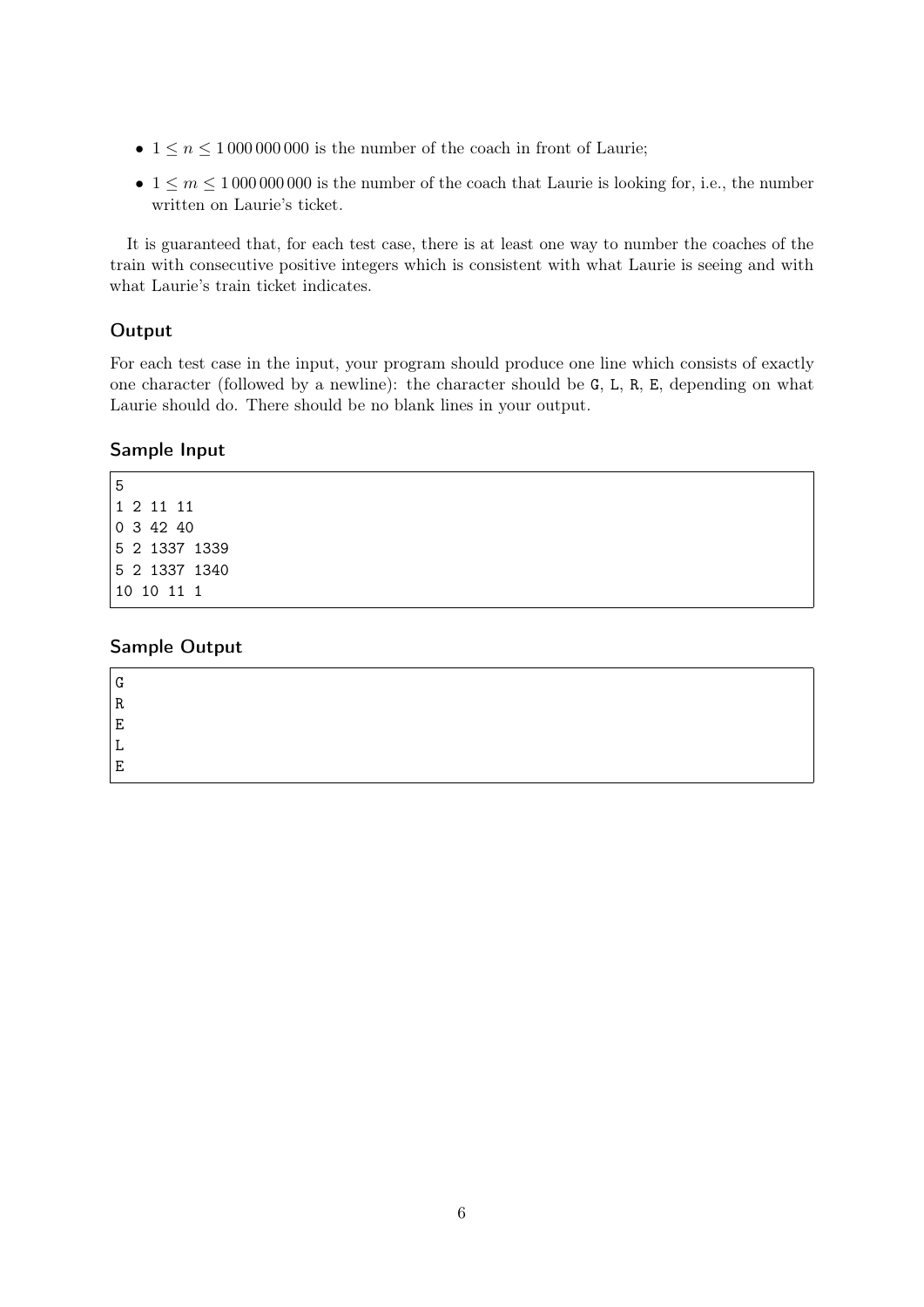# Problem C: Pipe Hype

#### Time limit: 5 seconds

<span id="page-6-0"></span>As everyone knows, Flubbyplaxmol is this incredible slimy fluid that carries stunning energetic properties and that might fuel in a near future the voyage of a human spacecraft beyond our solar system to colonize new Goldilocks planets. Your friend from the Terrifically Powerful Transports Laboratories (or simply TPT Labs) is working on a *Flubbyendoslasher*, which is a quite simple device that routes Flubbyplaxmol between  $n$  entry gates and  $n$  exit gates. In a Flubbyendoslasher, the Flubbyplaxmol enters by different gates. It flows through pipes and finally exits by zero, one, or many gates. As Flubbyplaxmol does not mix well, no flows in a Flubbyendoslasher can be mixed. In particular, two different entry gates are never connected to the same exit gate.

Your friend is a specialist of *t-folded Flubbyendoslashers*, or *t*-fFs for short: they are a revolutionary multilayered stack of  $t$  identical Flubbyendoslashers, where the number of copies  $t$ can be extremely large. In a t-fF, the Flubby plaxmol that exits by the  $i<sup>th</sup>$  exit gate of the  $j<sup>th</sup>$ Flubbyendoslasher enters immediately into the  $i^{\text{th}}$  entry gate of the  $(j+1)^{\text{th}}$  Flubbyendoslasher. Note that some exit gates may not be connected to an entry gate, and vice-versa: in that case, no Flubbyplaxmol enters or exits by these gates.



<span id="page-6-1"></span>Figure 2: Illustration of a 2-folded Flubbyendoslasher

After much research, your friend has come up with a remarkable observation:  $a t$ -fF is always equivalent to a single Flubbyendoslasher! This is an incredible opportunity to make considerable plumbing optimizations in the race for the stars! However, to put this result to industrial uses, your friend needs your help. You are given the value of the integer  $t$ , and the description of the initial Flubbyendoslasher that is used to build the t-fF. Your goal is to compute a description of a Flubbyendoslasher that is equivalent to the t-fF.

#### Input

The input file consists of multiple test cases. The first line of the input file consists of a single integer indicating the number of test cases. Each test case follows. The first line of a test case consists of three integers  $n, m$ , and  $t$ , each separated by a single space:

- $1 \leq n \leq 10^6$  is the number of gates in the Flubbyendoslasher;
- 1  $\leq m \leq n$  is the number of pipes between an entry gate and an exit gate in the Flubbyendoslasher;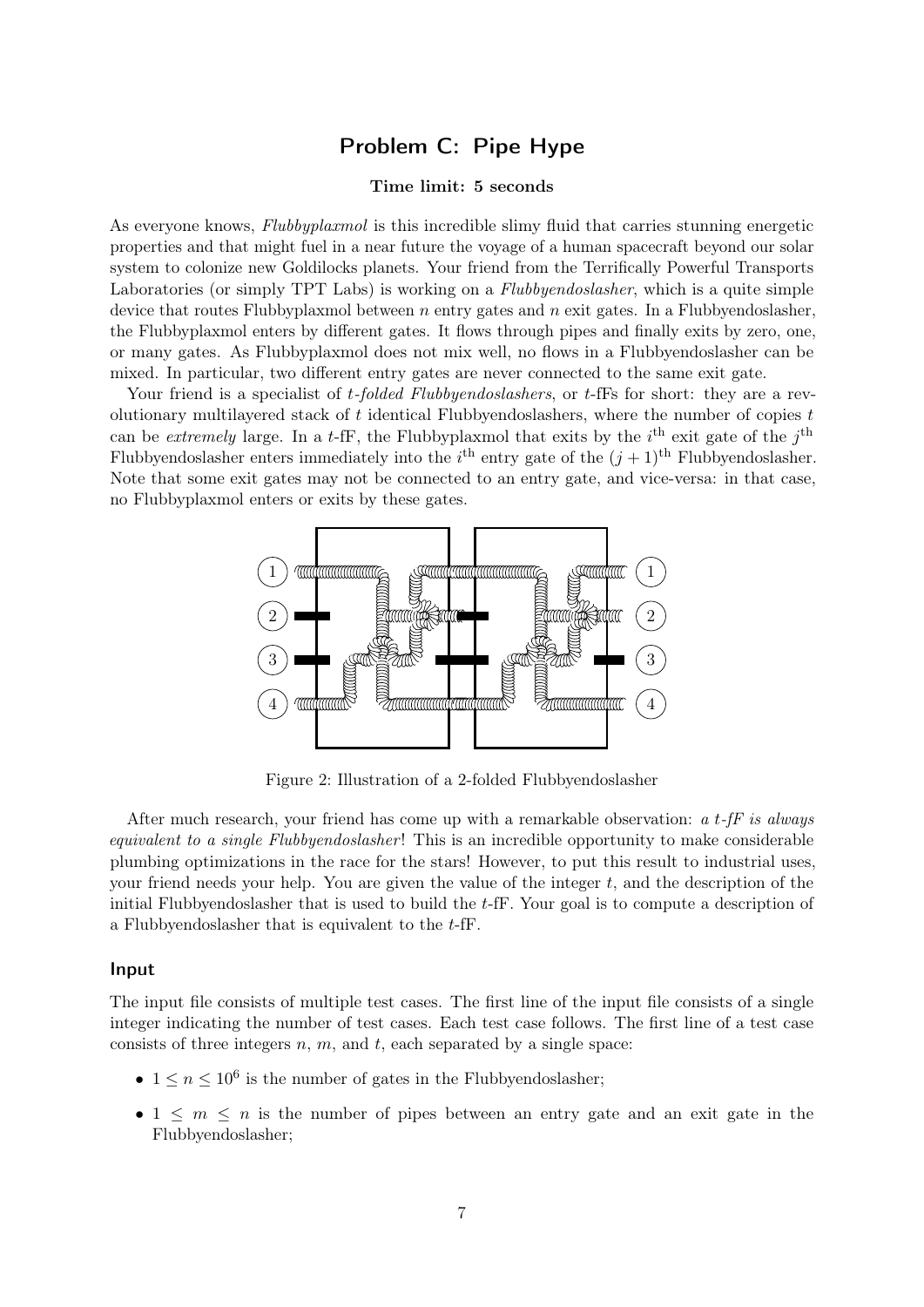

Figure 3: Flubbyendoslasher which is equivalent to the 2-fF in Figure [2](#page-6-1)

•  $1 \le t \le 10^{15}$  is the number of copies of the Flubbyendoslasher that have been stacked in the folded Flubbyendoslasher.

The rest of the test case consists of m lines. For  $1 \leq i \leq m$ , the *i*-th line describes the *i*-th pipe of the Flubbyendoslasher, and consists of two integers  $a_i$  and  $b_i$  separated by a single space: it indicates that Flubbyplaxmol introduced in the entry gate  $1 \le a_i \le n$  of the Flubbyendoslasher propagates until its exit gate  $1 \leq b_i \leq n$ . The pipes are given in an arbitrary order. It may be the case that the same entry gate occurs multiple times, but each exit gate occurs at most once.

#### **Output**

For each test case in the input, your program should produce a description of the Flubbyendoslasher to which the t-folded Flubbyendoslasher is equivalent. The output of your program for each test case should start with one first line consisting of one integer  $r$  that is the number of pipes. The rest of the output of your program for that test case should consist of r lines. For  $1 \leq j \leq r$ , the j-th line should consist of two integers  $x_j$  and  $y_j$  (with  $1 \le x_j \le n$  and  $1 \le y_j \le n$ ) separated by a single space, indicating that Flubbyplaxmol introduced in the entry gate  $x_i$  of the t-folded Flubbyendoslasher propagates until its exit gate  $y_j$ . These r lines must all be distinct and must be given in lexicographical order, i.e., they should be sorted first by the value of the entry gate, and second by the value of the exit gate. There should be no blank lines in your output.

| Sample Input |  |  |
|--------------|--|--|
|              |  |  |

| $\overline{2}$ |        |
|----------------|--------|
|                | 4 3 2  |
| 12             |        |
| 14             |        |
| 41             |        |
|                | 10 3 8 |
| 13             |        |
| 35             |        |
| 5              | 7      |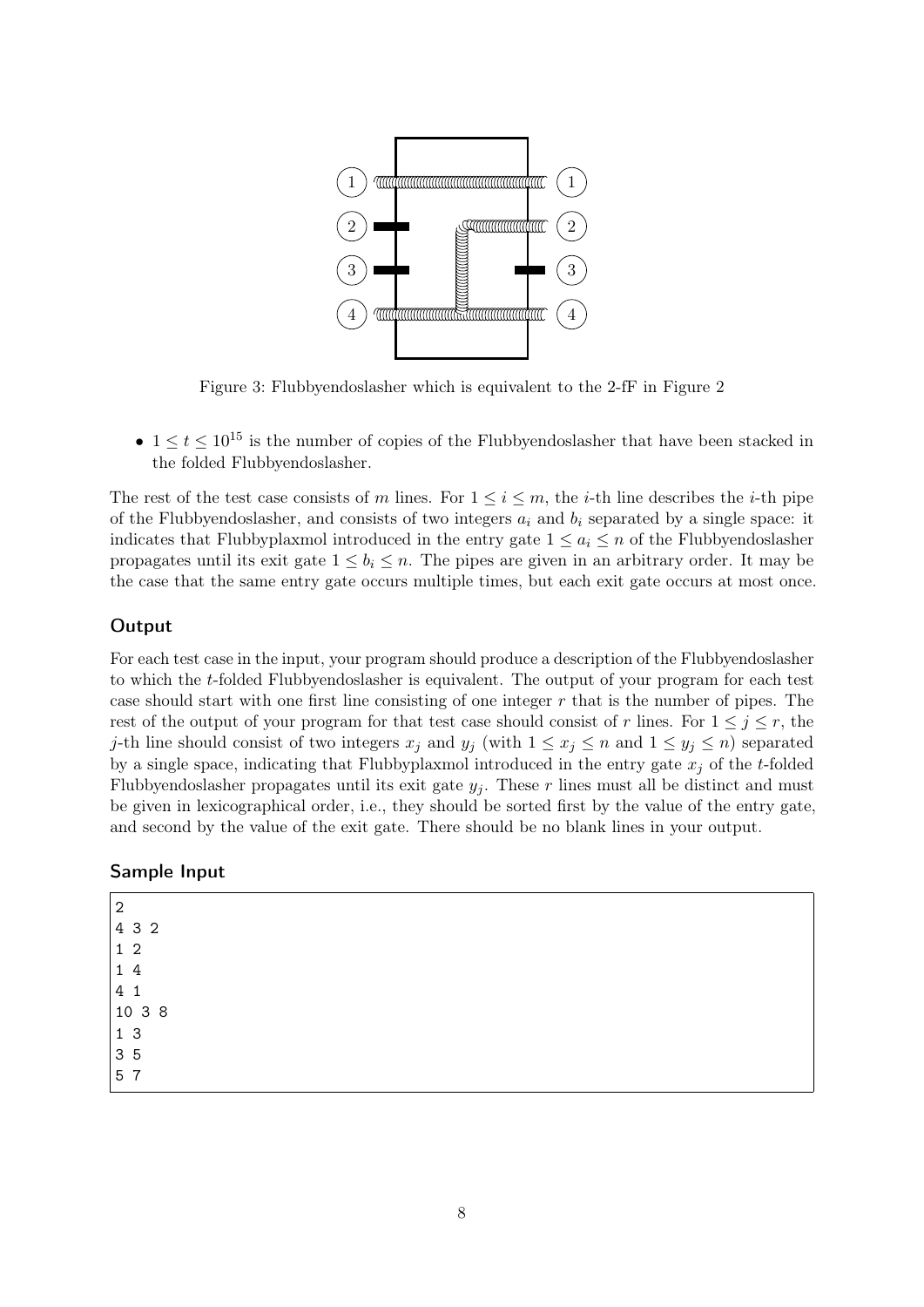# Sample Output

 $\overline{3}$ 1 1 4 2  $\begin{array}{c} 7 \\ 4 \end{array}$ 

 $\overline{0}$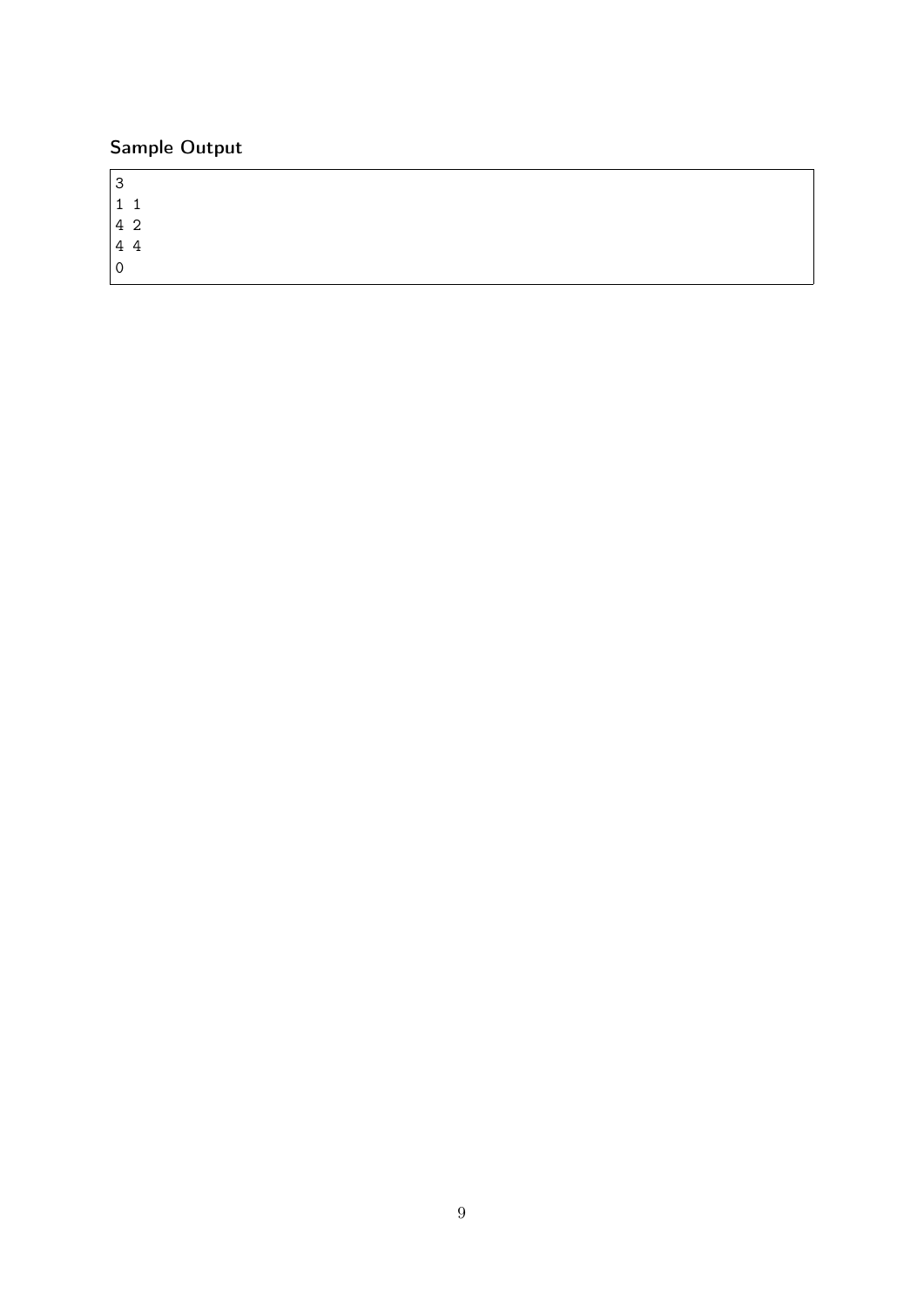### <span id="page-9-0"></span>Problem D: Twenty Thousand Leagues Under the Sea

#### Time limit: 5 seconds

The octoplusplus is a very smart animal that can easily tell if it can escape from any given trap. Indeed, each octoplus has the knowledge of its own minimal section  $M$ : an octoplus can pass through any hole whose area is no less than M. (The octoplusplus is very flexible, so the shape of the hole does not matter: only the area does.) Hence, when trapped in a cage, the octoplus can escape if and only if one of the holes in the cage has area  $\geq M$ .

Before his mission "Twenty Thousand Leagues Under the Sea", professor Pierre Aronnax needs to capture such an animal. He has a set of N cubic cages. The walls of these cages are grids with rectangular holes. For each cage, Pierre knows the length and width of the biggest hole. Pierre also has special glasses that determine the minimal section of any octoplusplus that he sees.

Pierre has just seen a splendid octoplusplus and wants to trap it in the cage with the biggest hole (in terms of area) while ensuring that the octoplus cannot escape. Can you help him?

#### Input

The input file consists of multiple test cases. The first line of the input file consists of a single integer indicating the number of test cases. Each test case follows. The first line of a test case consists of two integers M and N separated by a single space:  $1 \leq M \leq 50000$  is the minimal section of the octoplusplus (in square millimeters), and  $1 \leq N \leq 10000$  is the number of cages that Pierre owns. The rest of the test case consists of N lines. For  $1 \le i \le N$ , the *i*-th line describes the *i*-th cage, and consists of two integers  $L_i$  and  $W_i$  separated by a single space:  $1 \le L_i \le 1000$ is the length (in millimeters) of the biggest hole of the *i*-th cage, and  $1 \leq W_i \leq 1000$  is the width (in millimeters) of that hole. It is never the case that the largest holes of two different cages have the same area.

#### **Output**

For each test case in the input, your program should produce one line consisting of an integer  $1 \leq p \leq N$  indicating the position (in the input) of the cage that satisfies Pierre's wishes, i.e., has the biggest hole in terms of area, but ensures that the octoplusplus cannot escape. If the octoplusplus is too small and no cage is adequate, you should instead produce one line consisting of the string Too small (followed by a newline). There should be no blank lines in your output.

#### Sample Input

| $\sqrt{2}$     |  |  |  |  |
|----------------|--|--|--|--|
| 8 5            |  |  |  |  |
| 7 7            |  |  |  |  |
| 2 <sub>3</sub> |  |  |  |  |
| 99             |  |  |  |  |
| 5 8            |  |  |  |  |
| 2 4            |  |  |  |  |
| 9 <sub>2</sub> |  |  |  |  |
| 35             |  |  |  |  |
| 2 5            |  |  |  |  |
|                |  |  |  |  |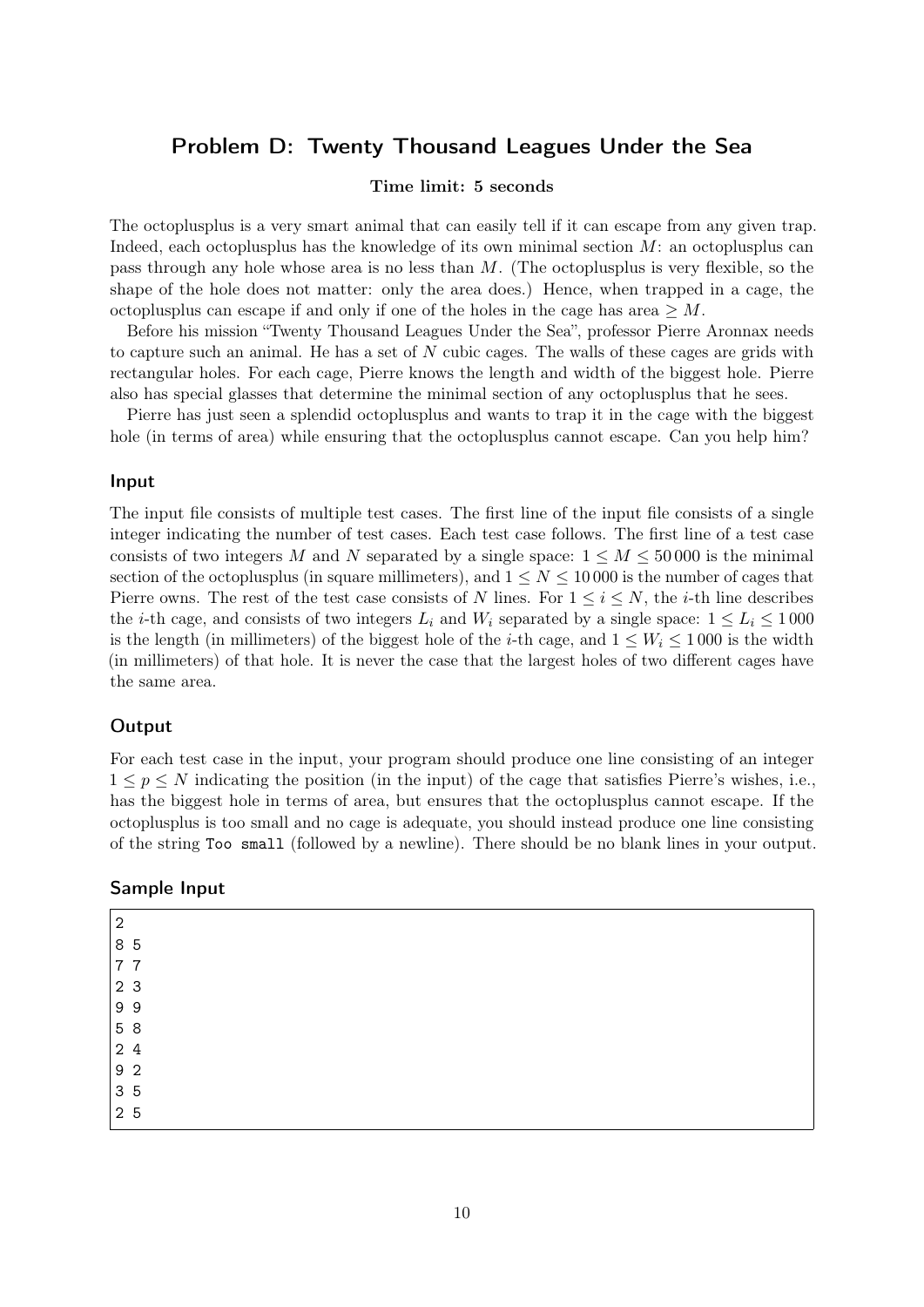# Sample Output

2 Too small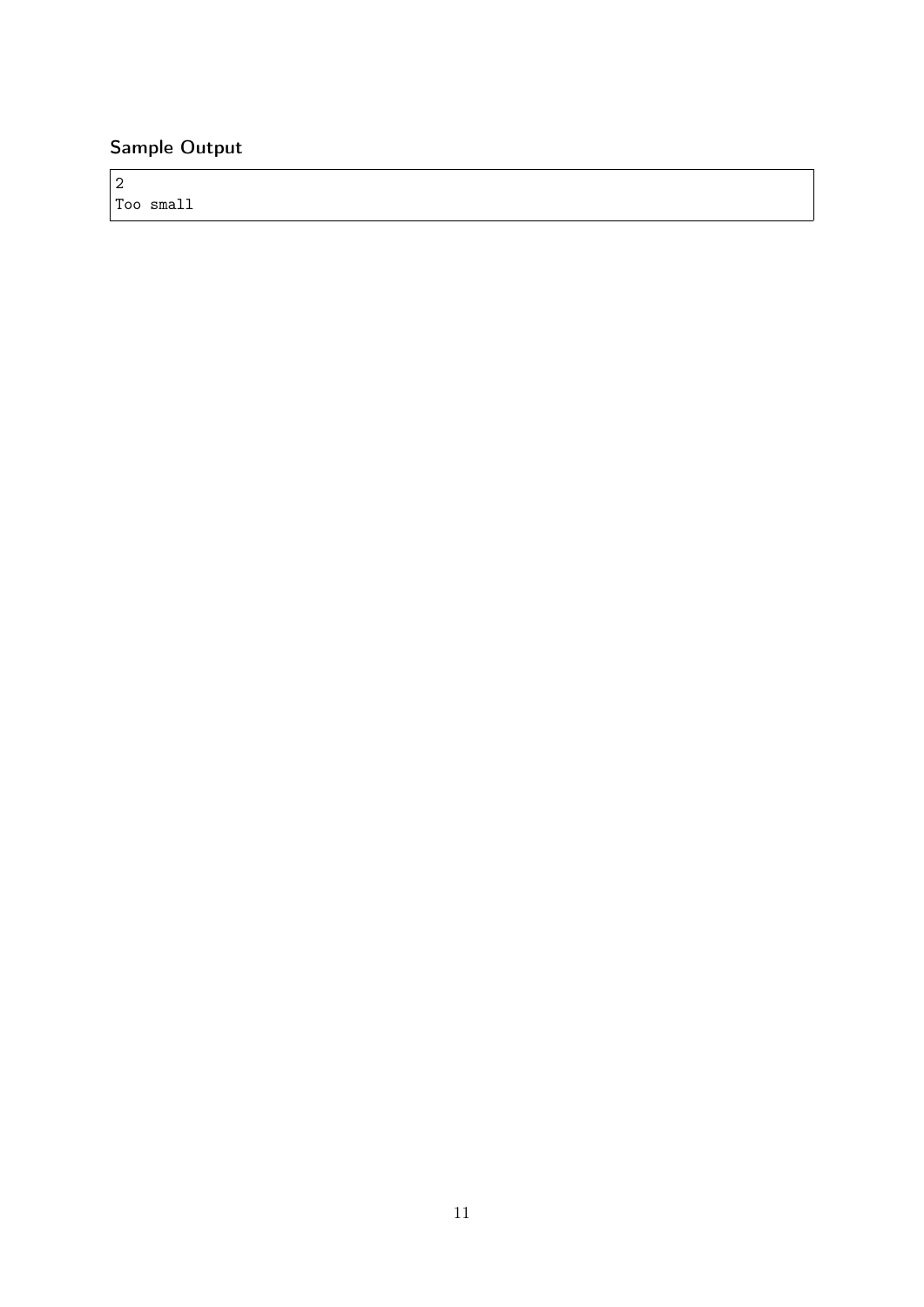### Problem E: Cruise Quail

#### Time limit: 5 seconds

<span id="page-11-0"></span>The Cruise Quail is a mysterious flightless bird that lives on the ground of *Madagascar's Sub-*Tropical forest (MST forest). Like salmons, which go up and down the same river at given dates, cruise quails have specific migration patterns even though they cannot fly. These patterns are the main research topic of scientists in the Union of Animal Finders.

Over the years, these scientists have identified a list of *nesting areas*, where cruise quails may nest, as well as *routes* connecting the nesting areas, along which cruise quails may walk. They know that every cruise quail has one nesting area for summer and another nesting area for winter (which is necessarily different). During the yearly migration, each cruise quail goes from its summer nesting area to its winter nesting area by taking a migration path that follows the routes (it may pass through other nesting areas along the way); and then the quail will go back from its winter nesting area to its summer nesting area following a different migration path. A cruise quail always takes a completely different path to get back to the summer nesting area, i.e., no route can be part of the two migration paths.

To learn more about cruise quails, the scientists intend to photograph them, using cameras that should be installed in the MST forest along some of the routes. When a route is equipped with a camera, then the camera will automatically trigger when a cruise quail passes by (in either direction). However, it is not always easy to equip routes with cameras, and each route thus has a cost that indicates how costly it is to install a camera on that route.

The scientists want to take a picture of each cruise quail every year, while minimizing the cost spent to install cameras. Specifically, they want to ensure that no matter which nesting areas and migration paths are followed by the cruise quails, it is the case that every cruise quail will pass by at least one route equipped with a camera along one of its two migration paths; and they want to know what is the minimal total cost of installing cameras to guarantee this.



<span id="page-11-1"></span>Figure 4: MST forest example

Consider, for instance, the nesting areas and routes in Figure [4,](#page-11-1) where the cost of installing a camera on a route is indicated as an integer next to it. Cruise quails can migrate along any route in any direction. A possible path for the migration of a cruise quail could be  $(v_1, v_2, v_5, v_4, v_1)$ . For this particular path, the cost-optimal solution would be to install a camera on the route from  $v_1$  to  $v_4$ . Considering all possible routes that cruise quails can take, the cost-optimal solution on this example is to place cameras along routes from  $v_1$  to  $v_4$  and from  $v_3$  to  $v_6$ , at a total cost of 5  $(i.e., 1 + 4)$ . This ensures that every possible migration path passes by at least one route that is equipped with a camera.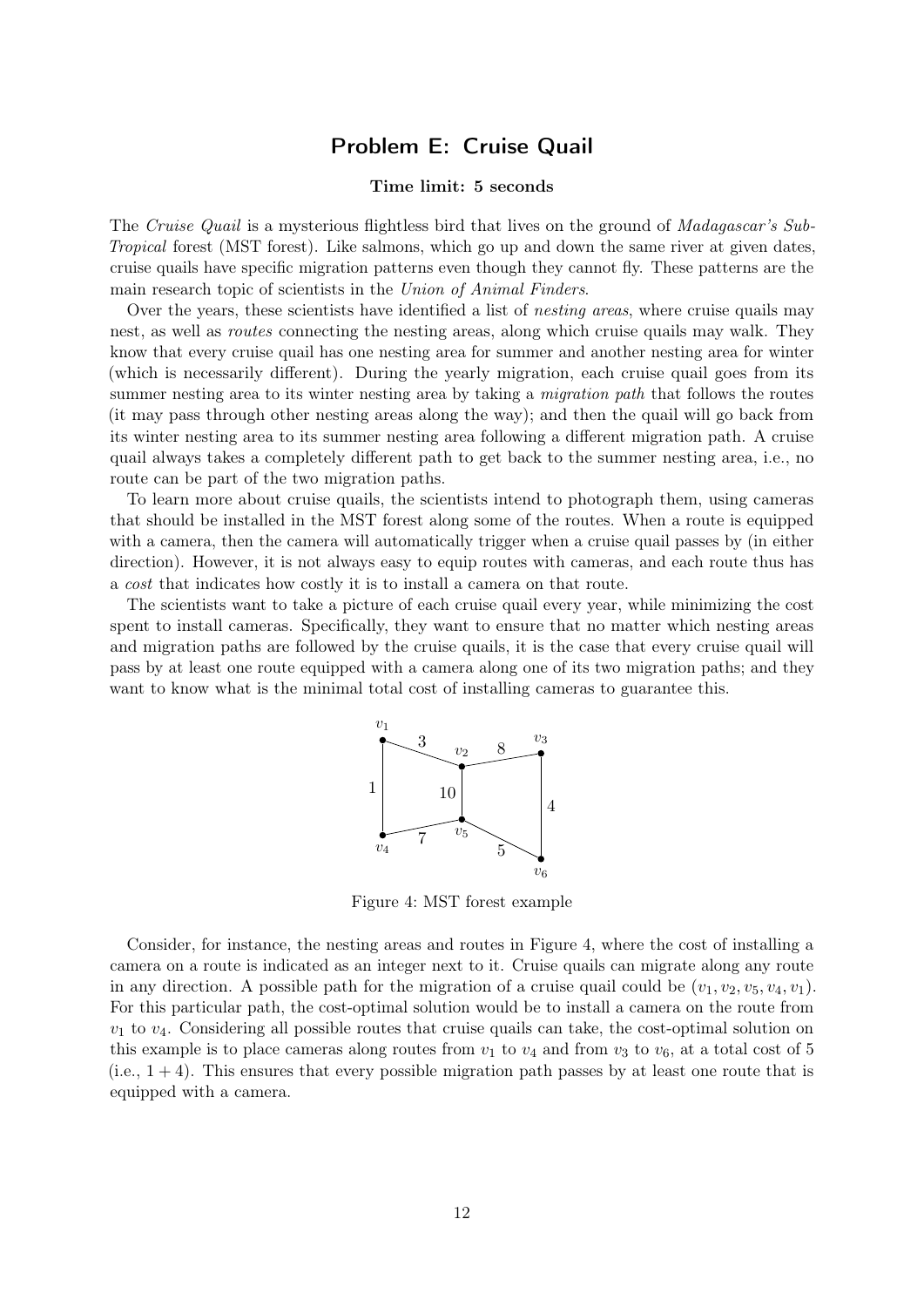### Input

The input file consists of multiple test cases. The first line of the input file consists of a single integer indicating the number of test cases. Each test case follows. The first line of each test case consists of two integers p and r separated by a single space. The integer  $3 \le p \le 2000$  is the number of nesting areas, and the integer  $3 \le r \le 400000$  is the number of routes. The rest of the test case consists of r lines. For  $1 \leq i \leq r$ , the *i*-th line describes the *i*-th route, and consists of three integers  $u_i$ ,  $v_i$ , and  $c_i$ , each separated by a single space:  $1 \le u_i \le p$  and  $1 \le v_i \le p$  are the nesting areas connected by the *i*-th route, and  $1 \leq c_i \leq 3000$  is the cost of equipping the *i*-th route with a camera. There are no loops, i.e., we have  $x_i \neq y_i$  for all  $1 \leq i \leq r$ . Furthermore, all migration routes are distinct, i.e., for all i, j with  $1 \leq i < j \leq r$ , we have  $(u_i, v_i) \neq (u_j, v_j)$  and  $(u_i, v_i) \neq (v_j, u_j).$ 

### **Output**

For each test case in the input, your program should produce one line consisting of one integer that indicates the minimum total cost of equipping routes of the MST forest with cameras so as to guarantee that each cruise quail will pass by at least one route equipped by a camera during its migration. There should be no blank lines in your output.

### Sample Input

### Sample Output

5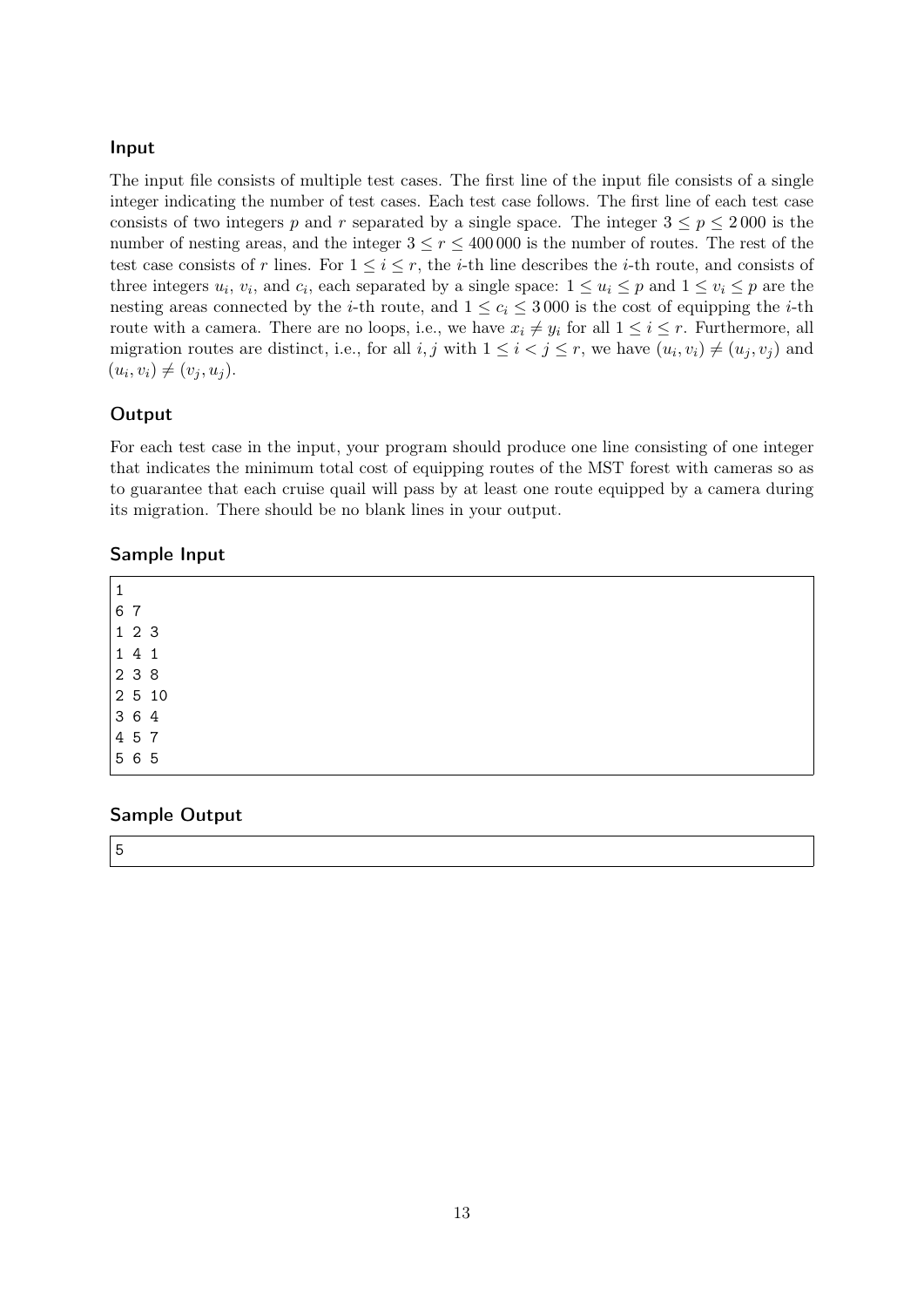# Problem F: Willy Feels Guilty

#### Time limit: 5 seconds

<span id="page-13-0"></span>Community supported agriculture (CSA) is a great model for a food system that connects producers and consumers through a subscription process. Willy is a long-time advocate of the CSA system. After paying his membership dues, Willy knows that he will receive every now and then a new basket containing one organic product that was grown by a local farmer.

This system is great in terms of ethics, but it has one major drawback: Willy does not decide what he receives. This is a problem because Willy is also a very picky eater. Sometimes, after eating local cabbage all winter, he may prefer a juicy pineapple directly bought at the supermarket. Sometimes, after eating too many carrots, he may get fed up and throw away some of them. Sometimes, he may decide to exchange some of his vegetables with friends. In fact, Willy has already decided on his exact menu, and will only eat this specific sequence of products (in order). Nevertheless, because Willy firmly believes in the CSA model, he feels guilty every time he deviates from his subscription.

Your job is to help Willy manage the incoming deliveries to match exactly his tastes while minimizing the guilt cost. You are given the list of products that Willy will receive from his CSA plan (in that order), and Willy's menu of the products that he will eat (in that order). Willy can deviate from the subscription in three ways: throwing away a product, buying a product from the supermarket, or exchanging one product for another. You are also given the guilt cost of each of these actions (which is incurred each time they are performed). What is the minimal guilt cost that Willy needs to pay so that he gets to eat exactly according to his menu?

#### Input

The input file consists of multiple test cases. The first line of the input file consists of a single integer indicating the number of test cases. Each test case follows, and consists of three lines. The first line of a test case consists of three integers  $b, t$ , and  $s$ , each separated by a single space:

- $0 \leq b \leq 1000$  is the guilt price of buying a product;
- $0 \le t \le 1000$  is the guilt price of throwing away a product;
- $0 \leq s \leq 1000$  is the guilt price of swapping one product, i.e., Willy exchanges one single product occurrence in his subscription for some other arbitrary product obtained from a friend.

The second line of the test case indicates the list of the products that Willy will receive from his CSA subscription: it starts with an integer  $1 \leq n \leq 1000$  indicating the number of products, which is followed by a single space and a list of  $n$  product names separated by single spaces. Each product name is a nonempty string of at most 20 lowercase letters between 'a' and 'z'. The third line of the test case indicates Willy's menu, and is a list of products formatted like the second line. The same product name may occur multiple times, in the same line or in multiple lines. It is possible for a product name to occur only on the second line, or only on the third line.

#### **Output**

For each test case in the input, your program should produce one line consisting of one integer that represents the least guilt cost that Willy needs to experience in order to eat exactly the sequence of products in his menu. There should be no blank lines in your output.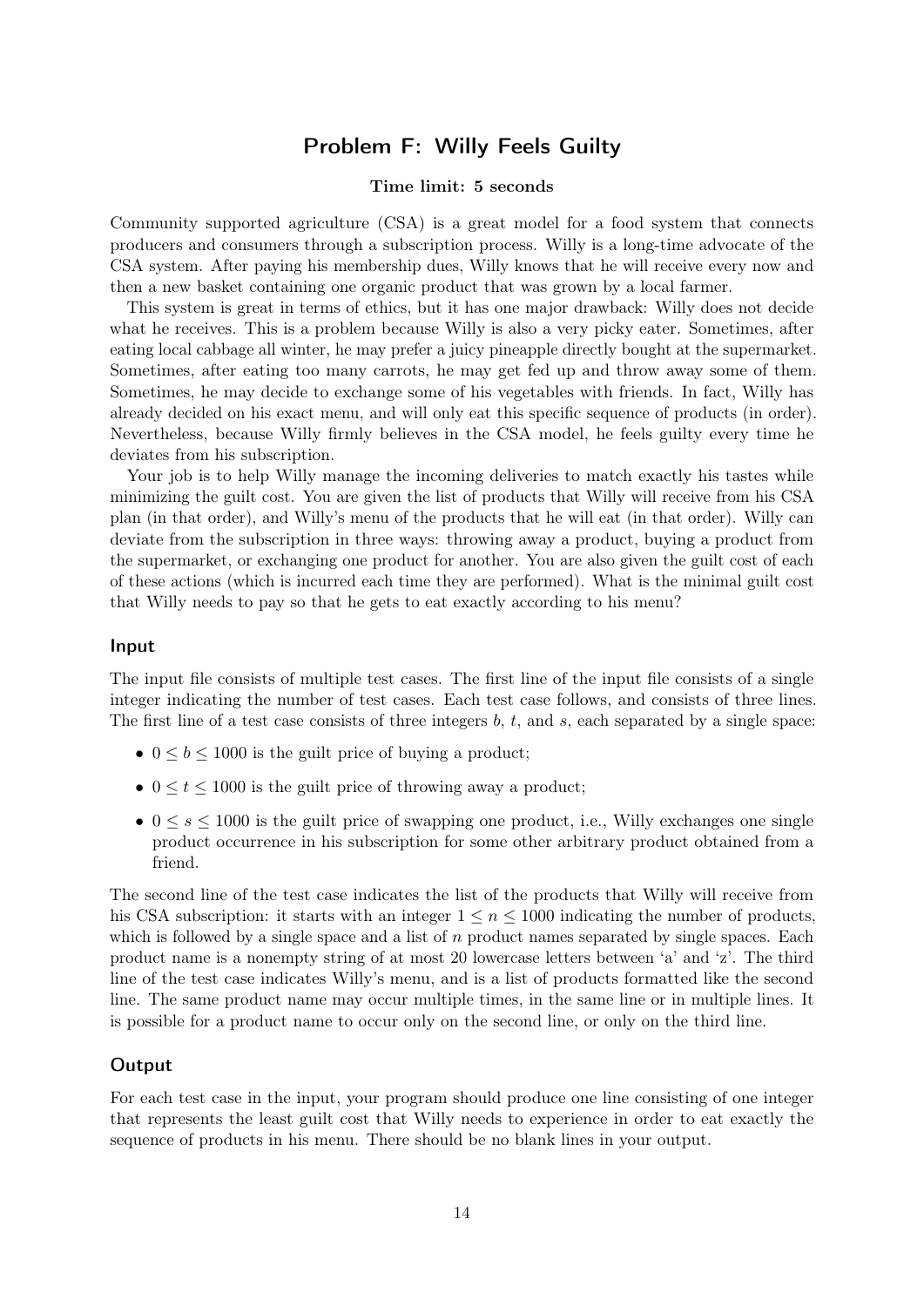# Sample Input

```
4
3 5 0
3 turnip cabbage apple
2 tomato apple
1 1 10
5 carrot carrot carrot carrot carrot
3 carrot carrot apple
3 6 5
2 apple carrot
2 carrot apple
1 1 100
4 cabbage cabbage cabbage pineapple
4 pineapple apple apple apple
```
# Sample Output